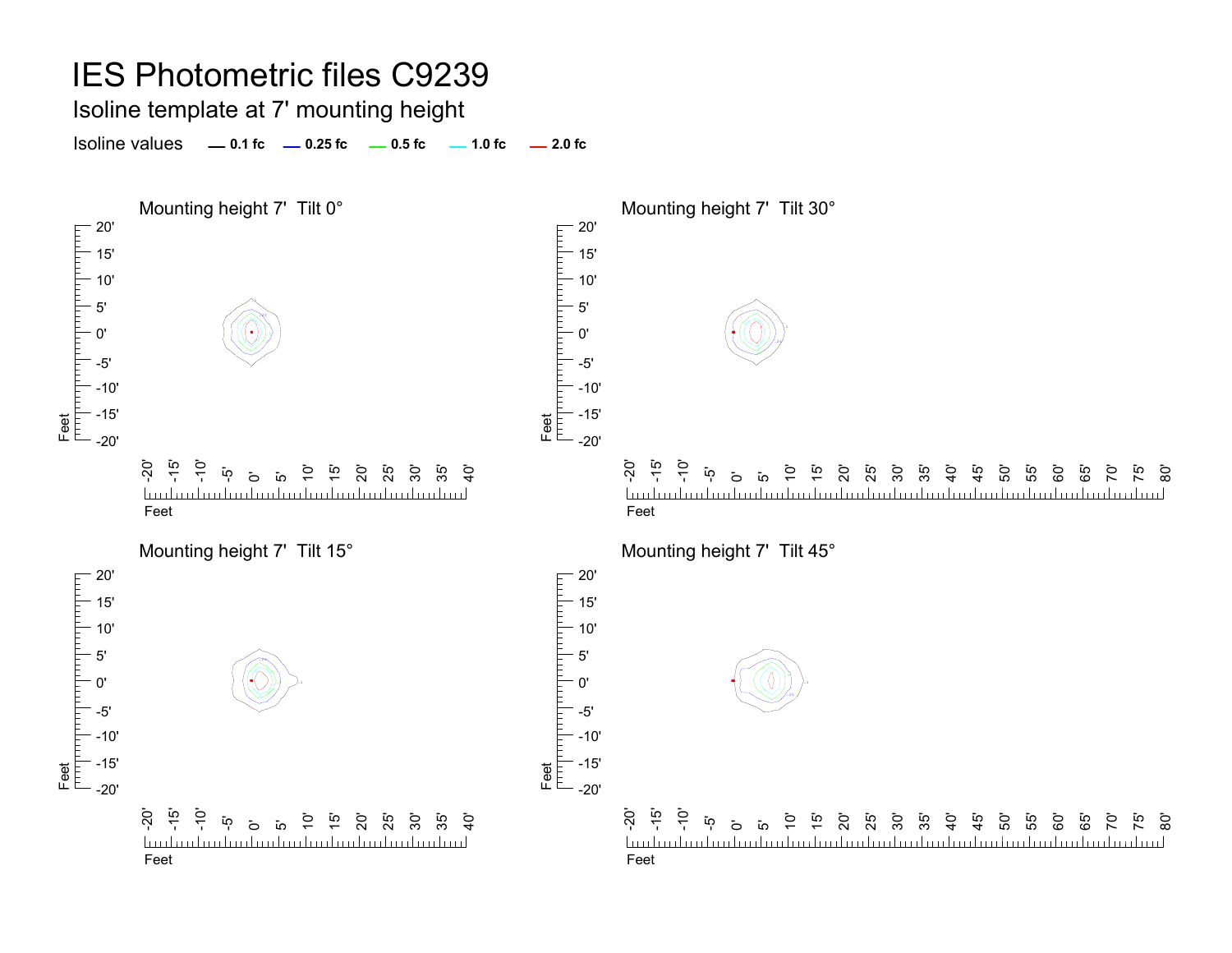### Isoline template at 9' mounting height

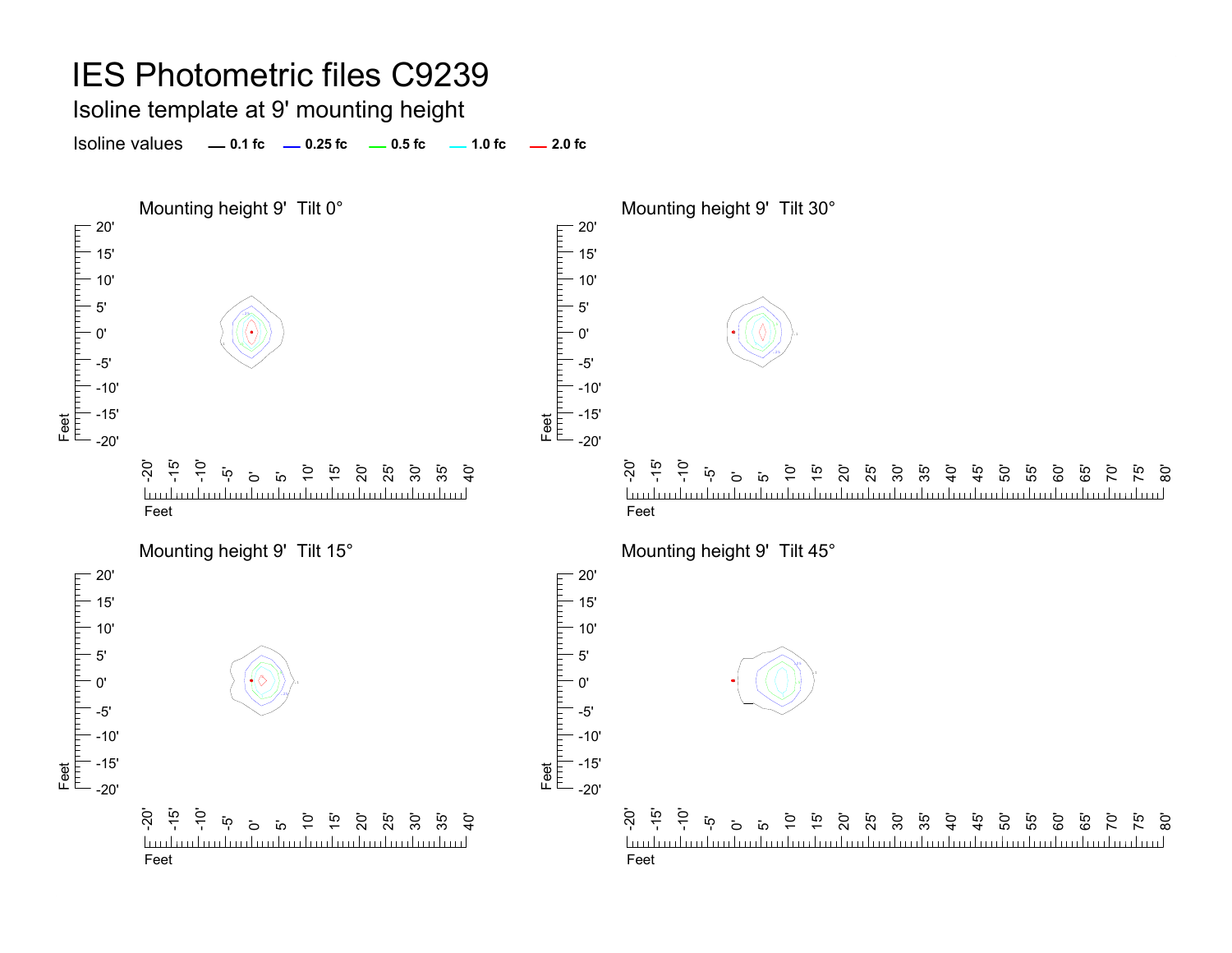#### IES Photometric files C9239 Isoline template at 11' mounting height Isoline values **0.1 fc 0.25 fc 0.5 fc 2.0 fc 1.0 fc** Mounting height 11' Tilt 0° Mounting height 11' Tilt 30°  $-20'$ 20' 15' 15' 10' 10' .15' 5' .25.10'0' 1 1 1 L Feet<br>|<sup>|||||</sup>||<sup>|||||||||</sup>| -5'-5' -10'-10' -15' -15' Feet -20'-20'  $\overline{S}$ -15'  $\frac{1}{2}$ -20' - تە<br>- $\frac{1}{2}$ 15' 30' ا ⊆ 15' .<br>ನ  $\mathbf{\ddot{o}}$ 10' 0<br>25<br>25 ີ**່** 55  $\mathcal{G}$  $\mathbf{\ddot{o}}$  $\overline{a}$ 20' 25' 30'  $\frac{5}{4}$ ្នុ<br>+ 50' 55' <u>تہ</u>  $\overline{a}$  $\overline{1}$  $\overline{1}$ 60' 85 70' an landan landan bandan bandara bandarahan bandara <u>Industrialization builded introduction l</u> budmitmitmitmi FeetFeetMounting height 11' Tilt 15° Mounting height 11' Tilt 45°  $-20$ 20' гирипит 15' 15' 10' 10' 5'5' .25

Feet

0'

-5' -10' -15' -20'

Feet

<u>tuulmalmalmalmal</u>





mulam kanakan kanakan kanakan kanakan kanakan k

<u>ක</u>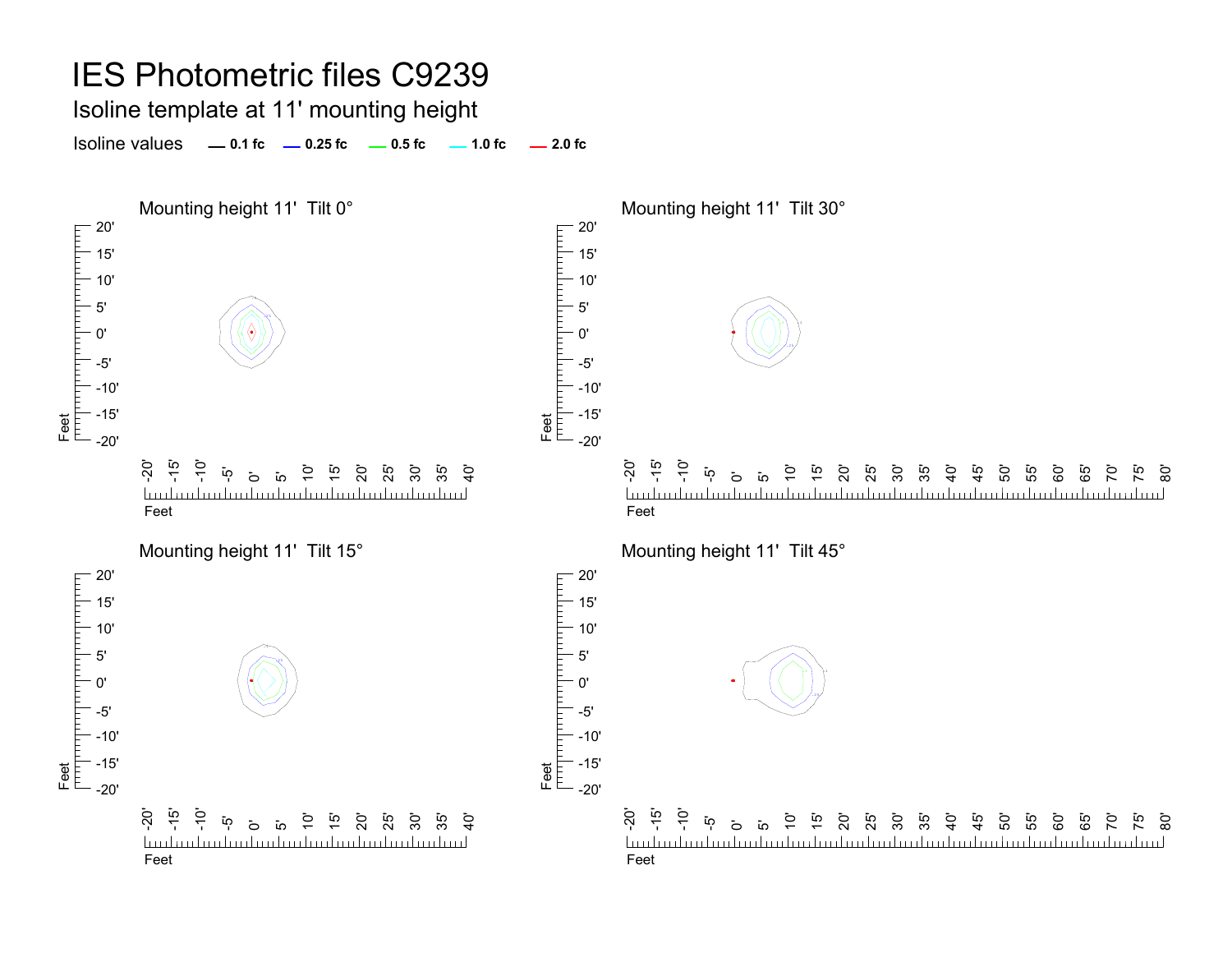Isoline template at 15' mounting height

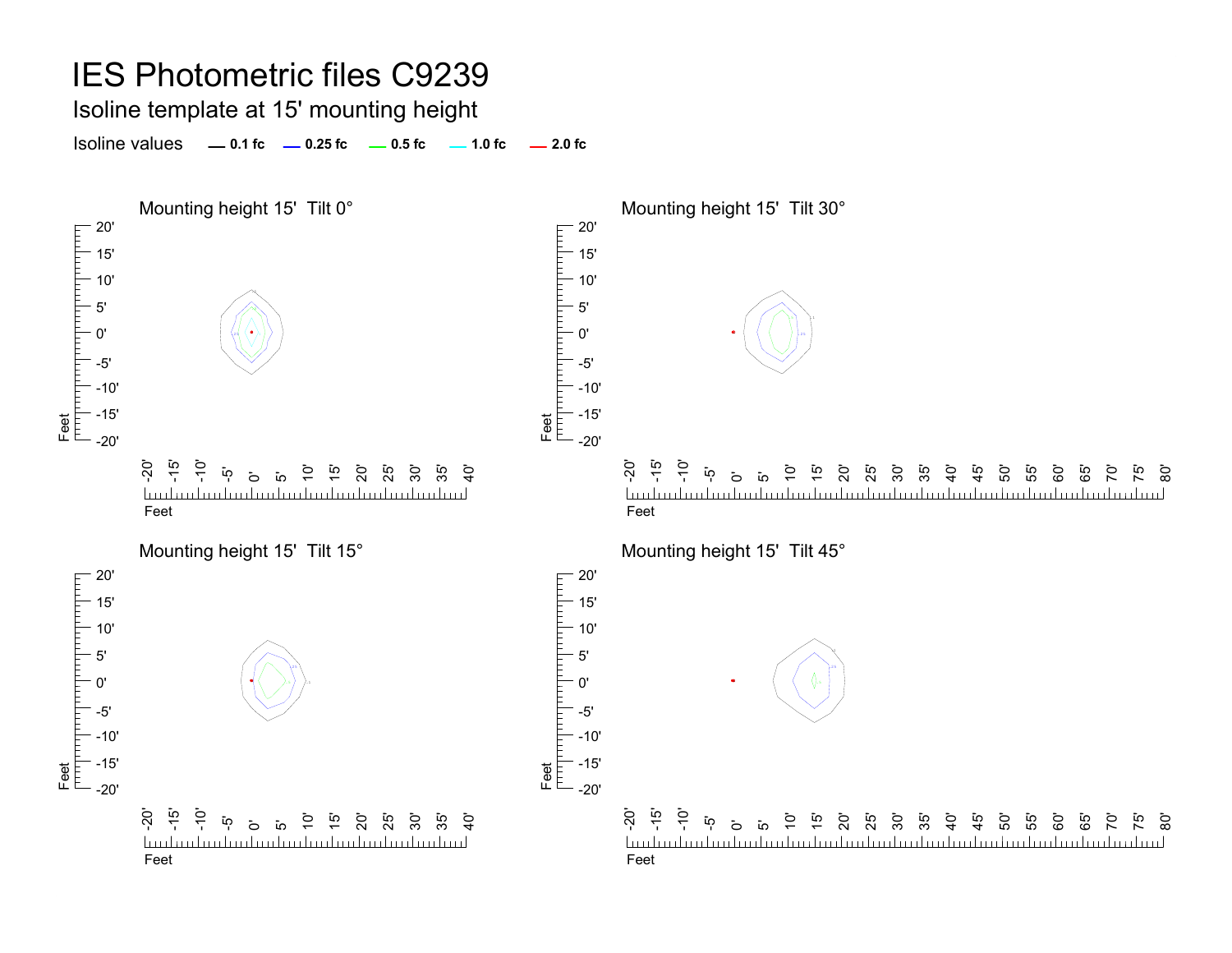Isoline template at 20' mounting height